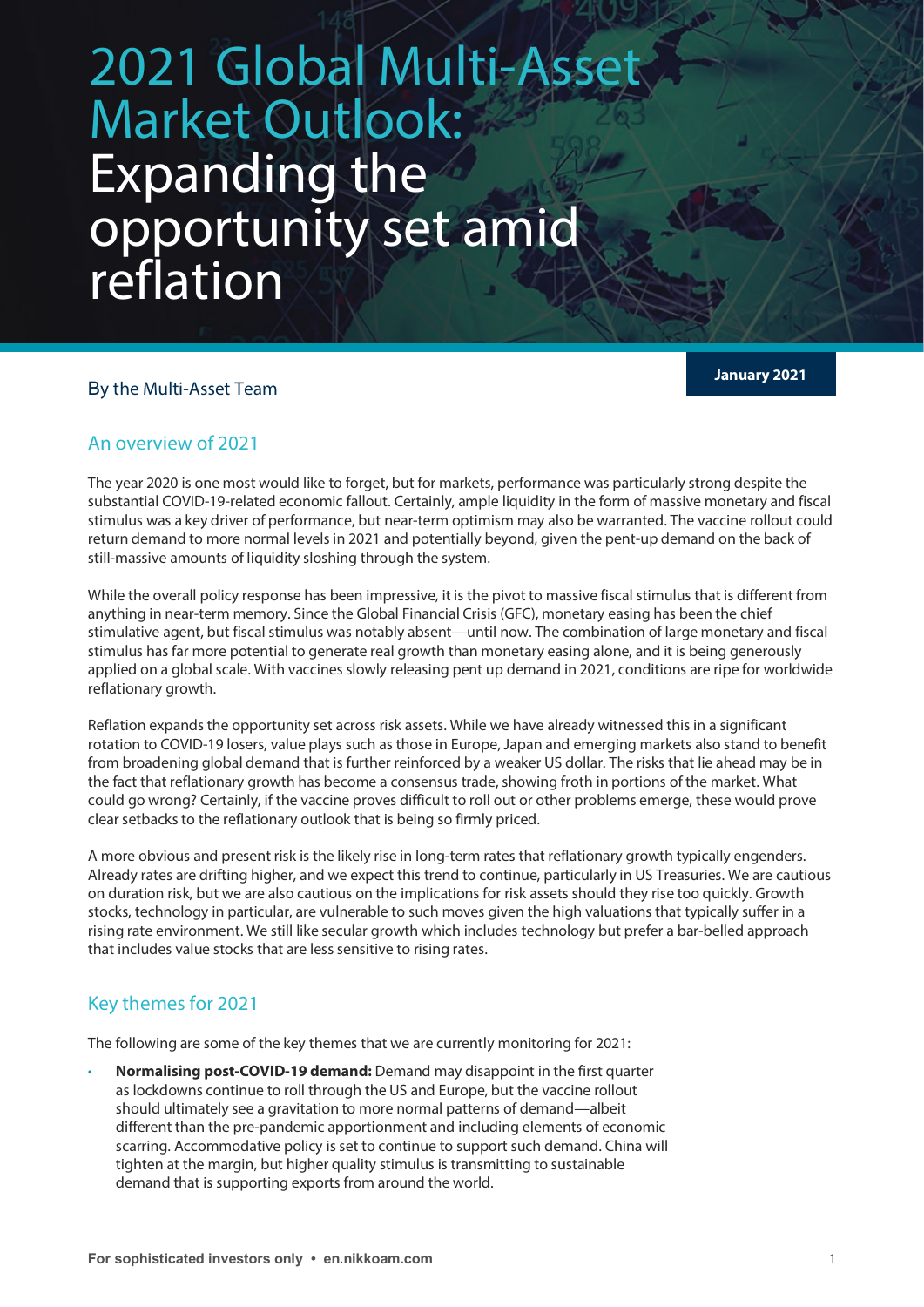

- **Weaker dollar:** The US Federal Reserve might well have done the most in its dovish pivot back in March, and given its new policy targeting an average inflation rate, guidance suggests that policy will remain easy for at least a couple more years. Easy policy, large twin deficits and accelerating growth in the rest of the world is a favourable backdrop for dollar weakness, which is self-reinforcing as a weak US currency tends to support global demand.
- **Reflation but no inflation (yet):** Strong monetary and fiscal support plus improving global demand on the back of a weaker dollar supports a reflationary outlook while still-wide output gaps distance the prospects for more negative inflationary pressures. Reflation is clearly supportive of growth assets but rising long-term rates could still be a headwind to growth assets pricing at high multiples. Also, while output gaps remain supportive of few inflationary concerns, it is possible that with the significant number of bankruptcies to date, the remaining firms with fewer competitors may have pricing power of which the market is currently unaware. In addition, large quantities of liquidity do have the potential to surprise markets with pockets of demand exceeding expectations, meaning that real assets such as gold are still an important hedging asset.
- **Less geopolitical surprise:** After four years of enduring sudden elevations of geopolitical risk, often triggered through just one tweet, policy is likely to be more predictable—at least from the US—reducing the number of sudden "risk off" scenarios that plagued markets over the last four years. Bipartisan Washington support for continued pressure on China will remain high, but fewer surprise escalations likely mean that strained US-China relations can at least move along with fewer tail risks than experienced, say, in 2018. This bodes well not only for China assets, but also emerging markets in general that benefit from stable China demand.
- **Simmering political tensions:** The US election delivered a positive result, averting a harsh contest or civil unrest, but the US is far from returning to the pre-Trump state of "business as usual" given that tensions have yet to dissipate. US president-elect Joe Biden has promised that he will heal the country, breaking the hard division of left from right, but it is still a tall order, leaving some wondering if it is even possible. The political divide is perhaps most obvious in the US, but it is not unique—from Europe to Latin America and beyond. Biden's win suggests a return to some sense of normalcy, but the underlying pressures of political divide remain present in varying degrees worldwide.

On balance, we remain constructive on growth among the following: 1. improving global demand on the rollout of vaccines, 2. improving and sustainable China demand and 3. continued strong and coordinated stimulus. It is late cycle, particularly for the US, but less so for the rest of the world where assets look attractive against a reflationary backdrop. Certainly, rising inflation risks that force the US Federal Reserve to turn more hawkish would be a potential catalyst for the next downturn.

#### Asset class outlook

**Equities:** The outlook for equities is positive, particularly for the proposition of normalising growth on a global scale. We still like secular growth in the US and North Asia, but we see improving demand conditions in Europe, Japan and emerging markets that show better value against broader growth. Our question in Europe is, how sustainable is the rotation? Here, we applaud the pivot from 10 years of asphyxiating austerity, but we are concerned about the banking system that remains only partially "fixed" given the still-weak state of balance sheets, high regulations and flat yield curves that make revenue growth challenging. Emerging markets could be more interesting given the adjustments to date and reforms over the last 10 years. Just rewards for years of necessary pain might be on the horizon, albeit selectively, with a focus on quality.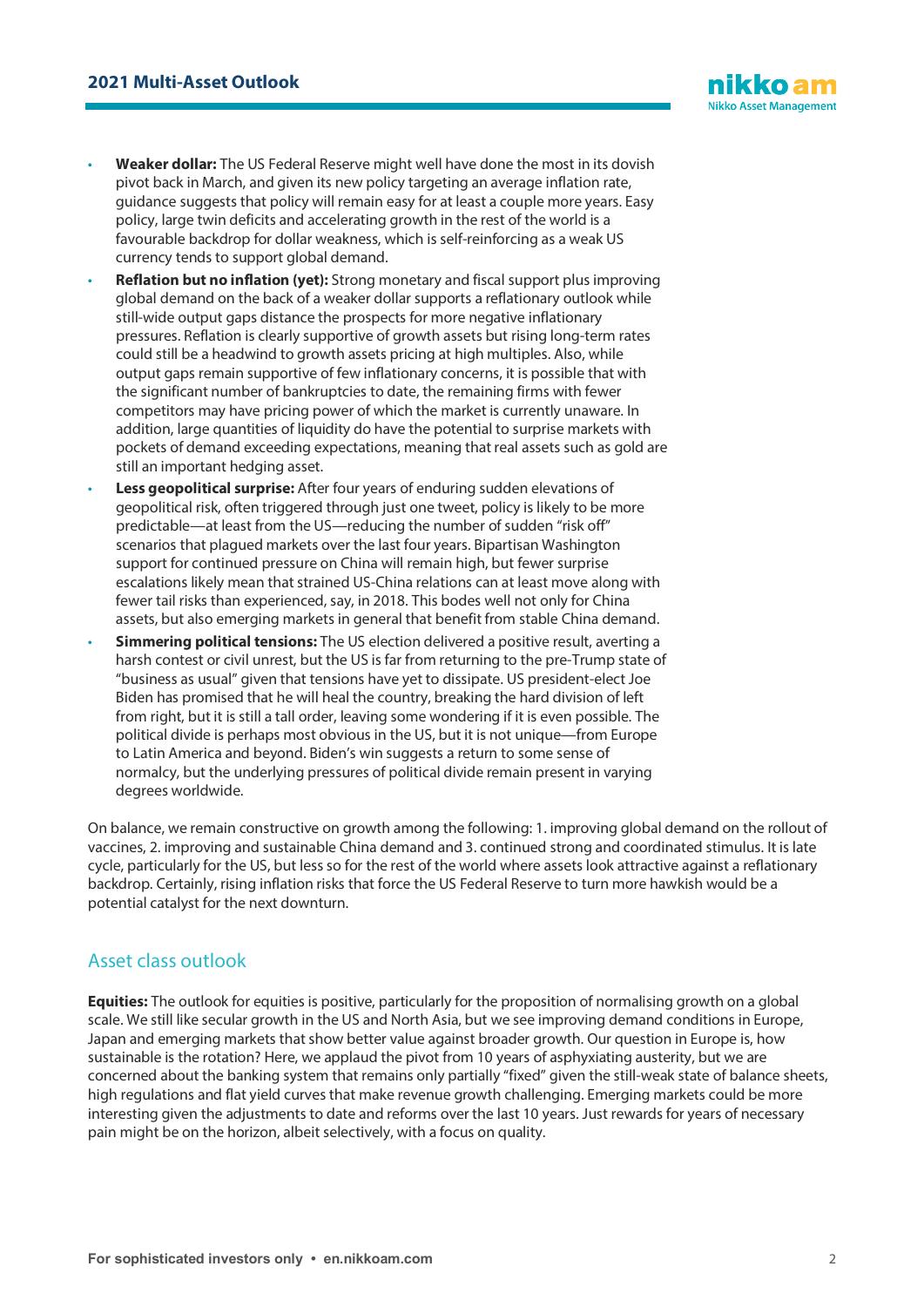**Sovereign Bonds:** At least in the developed world, sovereigns are not well-positioned for improving growth conditions given that rates are still priced near the all-time lows set in early 2020. Asset purchases will continue, but short of yield curve control à la Japan, long-term rates should rise. In a multi-asset context, the normally "protective" asset that typically includes developed market bonds may just be the "risk" asset of 2021 where coupons clipped can easily be wiped out by duration risk with a sudden jerk to the yield curve. China bonds may just be the best alternative defensive sovereign asset. First, yields are healthy and, second, central bank policy is largely orthodox and less prone to sudden adjustments. Yields have already risen to reflect the V-shaped China recovery. Could they rise more? Yes, but the tether grows tighter given the yield advantage over the rest of the world and the higher yield is a risk-reducing offset to rate volatility.

**Credit:** Global credit markets are likely to outperform government bonds in a rising yield environment. Investment grade (IG) corporate spreads are likely to remain stable and compress as demand conditions improve. The yield premium and shorter average maturity of IG markets will shelter returns compared to sovereign bonds. This should also prove to be a reasonably attractive environment for global high yield markets as duration risk will have less of a negative impact.

**Commodities:** The outlook is positive owing to improving demand. This includes significant fiscal stimulus relative to limited supply, especially given the lack of investment over the last decade since the commodity bubble burst amid the GFC. Commodities demand had largely depended on China. But the demand envelope might be bigger this time given the commitment by developed markets to invest in their own infrastructure.

## Conclusion

We are overall bullish to risk assets and negative on long-term rates, but this is just for the year ahead. We do take pause when considering the long-term sustainability of the combined largesse of central banks and fiscal policy because excesses eventually do have consequences. Nothing comes free. Deficits and debt levels are high, and central banks are currently helping to finance them, which makes sense in a state of emergency such as a war, but we are less convinced that such programmes can be unwound—as they eventually have to be—without other unintended consequences. Still, eventual limits are often anticipated well before they come to fruition, so we watch closely to follow the contours of what might follow next.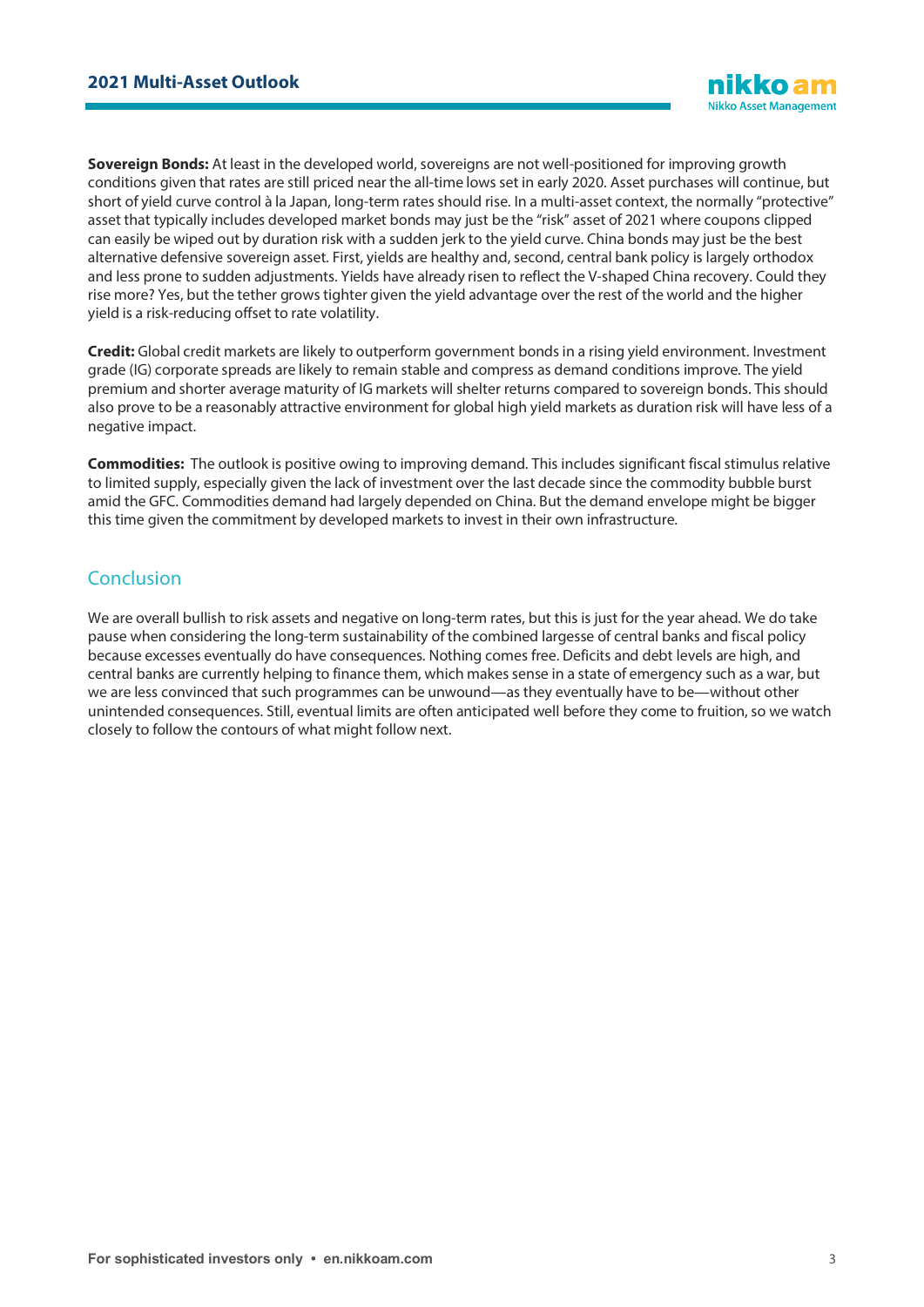**Important information:** This document is prepared by Nikko Asset Management Co., Ltd. and/or its affiliates (**Nikko AM**) and is for distribution only under such circumstances as may be permitted by applicable laws. This document does not constitute personal investment advice or a personal recommendation and it does not consider in any way the objectives, financial situation or needs of any recipients. All recipients are recommended to consult with their independent tax, financial and legal advisers prior to any investment.

This document is for information purposes only and is not intended to be an offer, or a solicitation of an offer, to buy or sell any investments or participate in any trading strategy. Moreover, the information in this document will not affect Nikko AM's investment strategy in any way. The information and opinions in this document have been derived from or reached from sources believed in good faith to be reliable but have not been independently verified. Nikko AM makes no guarantee, representation or warranty, express or implied, and accepts no responsibility or liability for the accuracy or completeness of this document. No reliance should be placed on any assumptions, forecasts, projections, estimates or prospects contained within this document. This document should not be regarded by recipients as a substitute for the exercise of their own judgment. Opinions stated in this document may change without notice.

In any investment, past performance is neither an indication nor guarantee of future performance and a loss of capital may occur. Estimates of future performance are based on assumptions that may not be realised. Investors should be able to withstand the loss of any principal investment. The mention of individual securities, sectors, regions or countries within this document does not imply a recommendation to buy or sell.

Nikko AM accepts no liability whatsoever for any loss or damage of any kind arising out of the use of all or any part of this document, provided that nothing herein excludes or restricts any liability of Nikko AM under applicable regulatory rules or requirements.

All information contained in this document is solely for the attention and use of the intended recipients. Any use beyond that intended by Nikko AM is strictly prohibited.

Japan: The information contained in this document pertaining specifically to the investment products is not directed at persons in Japan nor is it intended for distribution to persons in Japan. Registration Number: Director of the Kanto Local Finance Bureau (Financial Instruments firms) No. 368 Member Associations: The Investment Trusts Association, Japan/Japan Investment Advisers Association.

United Kingdom and rest of Europe: This document is communicated by Nikko Asset Management Europe Ltd, which is authorised and regulated in the United Kingdom by the Financial Conduct Authority (the FCA) (FRN 122084). This document constitutes a financial promotion for the purposes of the Financial Services and Markets Act 2000 (as amended) (FSMA) and the rules of the FCA in the United Kingdom, and is directed at professional clients as defined in the FCA Handbook of Rules and Guidance.

**United States:** This document may not be duplicated, quoted, discussed or otherwise shared without prior consent. Any offering or distribution of a Fund in the United States may only be conducted via a licensed and registered broker-dealer or a duly qualified entity. Nikko Asset Management Americas, Inc. is a United States Registered Investment Adviser.

**Singapore:** This document is for information to institutional investors as defined in the Securities and Futures Act (Chapter 289), and intermediaries only. Nikko Asset Management Asia Limited (Co. Reg. No. 198202562H) is regulated by the Monetary Authority of Singapore. **Hong Kong:** This document is for information to professional investors as defined in the Securities and Futures Ordinance, and intermediaries only. The contents of this document have not been reviewed by the Securities and Futures Commission or any regulatory authority in Hong Kong. Nikko Asset Management Hong Kong Limited is a licensed corporation in Hong Kong.

**Australia:** This document is issued in Australia by Nikko AM Limited (ABN 99 003 376 252, AFSL 237563). It is for the use of wholesale clients, researchers, licensed financial advisers and their authorised representatives only.

**New Zealand:** This document is issued in New Zealand by Nikko Asset Management New Zealand Limited (Company No. 606057, FSP22562). It is for the use of wholesale clients, researchers, licensed financial advisers and their authorised representatives only.

**Kingdom of Bahrain:** The document has not been approved by the Central Bank of Bahrain which takes no responsibility for its contents. No offer to the public to purchase the Strategy will be made in the Kingdom of Bahrain and this document is intended to be read by the addressee only and must not be passed to, issued to, or shown to the public generally.

**Kuwait:** This document is not for general circulation to the public in Kuwait. The Strategy has not been licensed for offering in Kuwait by the Kuwaiti Capital Markets Authority or any other relevant Kuwaiti government agency. The offering of the Strategy in Kuwait on the basis a private placement or public offering is, therefore, restricted in accordance with Decree Law No. 7 of 2010 and the bylaws thereto (as amended). No private or public offering of the Strategy is being made in Kuwait, and no agreement relating to the sale of the Strategy will be concluded in Kuwait. No marketing or solicitation or inducement activities are being used to offer or market the Strategy in Kuwait.

**Kingdom of Saudi Arabia:** This document is communicated by Nikko Asset Management Europe Ltd (Nikko AME), which is authorised and regulated by the Financial Services and Markets Act 2000 (as amended) (FSMA) and the rules of the Financial Conduct Authority (the FCA) in the United Kingdom (the FCA Rules). This document should not be reproduced, redistributed, or sent directly or indirectly to any other party or published in full or in part for any purpose whatsoever without a prior written permission from Nikko AME.

This document does not constitute investment advice or a personal recommendation and does not consider in any way the suitability or appropriateness of the subject matter for the individual circumstances of any recipient. In providing a person with this document, Nikko AME is not treating that person as a client for the purposes of the FCA Rules other than those relating to financial promotion and that person will not therefore benefit from any protections that would be available to such clients.

Nikko AME and its associates and/or its or their officers, directors or employees may have or have had positions or material interests, may at any time make purchases and/or sales as principal or agent, may provide or have provided corporate finance services to issuers or may provide or have provided significant advice or investment services in any investments referred to in this document or in related investments. Relevant confidential information, if any, known within any company in the Nikko AM group or Sumitomo Mitsui Trust Holdings group and not available to Nikko AME because of regulations or internal procedure is not reflected in this document. The investments mentioned in this document may not be eligible for sale in some states or countries, and they may not be suitable for all types of investors.

**Oman:** The information contained in this document nether constitutes a public offer of securities in the Sultanate of Oman as contemplated by the Commercial companies law of Oman (Royal decree 4/74) or the Capital Markets Law of Oman (Royal Decree80/98, nor does it constitute an offer to sell, or the solicitation of any offer to buy non-Omani securities in the Sultanate of Oman as contemplated by Article 139 of the Executive Regulations to the Capital Market law (issued by Decision No. 1/2009). This document is not intended to lead to the conclusion of any contract of whatsoever nature within the territory of the Sultanate of Oman.

**Qatar (excluding QFC):** The Strategies are only being offered to a limited number of investors who are willing and able to conduct an independent investigation of the risks involved in an investment in such Strategies. The document does not constitute an offer to the public and should not be reproduced, redistributed, or sent directly or indirectly to any other party or published in full or in part for any purpose whatsoever without a prior written permission from Nikko Asset Management Europe Ltd (Nikko AME). No transaction will be concluded in your jurisdiction and any inquiries regarding the Strategies should be made to Nikko AME.